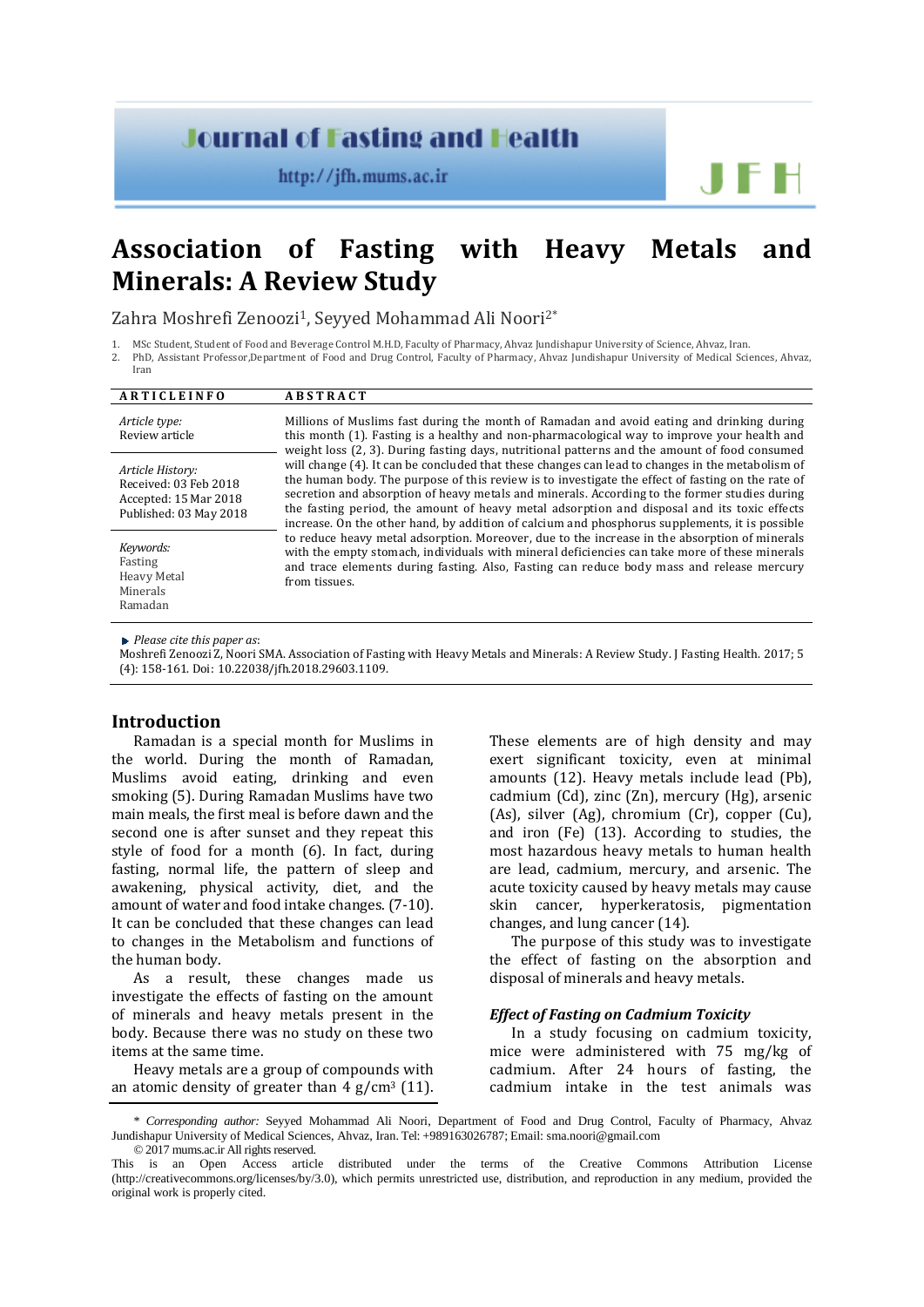observed to be significantly higher compared to the control group (fed with additional cadmium for 24 hours). Moreover, higher liver damage was denoted in the test group compared to the control group since the liver is considered to be the most sensitive organ to cadmium toxicity (Table 1) (15).

#### *Fasting and Urinary Arsenic Excretion*

In low-income areas, arsenic intake through contaminated water is a common health hazard. Consequently, arsenic metabolites, including methylated arsenic, arsenobetaine, dimethylarsinate, arsenite, and arsenate, are among the leading causes of cancer in these areas.

In a study in 2007, urine arsenic concentration was measured in 29 healthy individuals before and after 12 hours of fasting using HPLC and ICP-MS analysis (Table 1). According to the findings, there were no changes in the level of urine arsenic, while the measurement of arsenic metabolites was indicative of the significant increase in the concentration of methyl arsenic. Therefore, it could be concluded that the concentrations of arsenic metabolites may elevate in fasting individuals (16).

#### *Fasting and Absorption of Lead, Calcium, and Phosphorus*

In 1983 and 1993, some studies investigated the absorption and excretion rates of lead in humans and mice (Table 1). According to the obtained results, fasting increased the rate of lead excretion in the urine and stool and was associated with higher liver damage. However, using calcium and phosphorus supplements was reported to reduce the rate of lead absorption (Table 1). Therefore, it could be concluded that these supplements prevent the excessive absorption of lead. Since the absorption rates of calcium and phosphorus increase on an empty stomach, additional dietary minerals were recommended while fasting (17, 18).

## *Fasting, Body Composition, and Minerals*

In the past, long-term fasting was recommended as a treatment for obesity. Reports suggest that fasting individuals could lose 500-1000 grams of body weight per day. If fasting is accompanied by physical activity, the weight loss will be more significant. In a research in this regard, the effects of fasting alone and fasting with physical activity were investigated (Table 1). According to the findings, although fasting with physical activity led to the loss of more protein, fat, and water, it had no significant effects on the levels of mineral in the body.

Other findings in this regard have demonstrated that the intestinal absorption of minerals may decrease in the presence of food in the intestines, which could be due to the association of minerals with foodstuffs, reduced contact with the gastrointestinal wall, and other physical processes (19). Therefore, it could be concluded that fasting individuals could incorporate physical activities into their routine and lose weight without any significant deficiencies in their mineral levels (20).

#### *Fasting and Mercury Concentration*

Methylmercury is a neurotoxin, which is

| <b>Table 1. Summary of Reviewed Studies</b> |                                                                                                            |                                                                              |  |
|---------------------------------------------|------------------------------------------------------------------------------------------------------------|------------------------------------------------------------------------------|--|
| Authors/Year                                | Title                                                                                                      | Results                                                                      |  |
| Shimizu M. and Morita S. (1990)             | Effect of Fasting on Cadmium Toxicity                                                                      | Fasting increased cadmium intake<br>and toxicity.                            |  |
| Brima E.I. and Jenkins R.O. (2007)          | Effect of Fasting on the Pattern of Urinary<br>Arsenic Excretion                                           | Fasting increased the urinary<br>excretion of arsenic metabolites.           |  |
| Hayashi M. and Yamamoto K. (1993)           | Effects of Fasting on the Distribution and<br>Excretion of Lead                                            | Fasting increased the excretion of<br>lead in the urine and stool of mice.   |  |
| Heard M. and Chamberlain A. (1983)          | Uptake of Lead by Humans and the Effects<br>of Minerals and Food                                           | Fasting increased the excretion of<br>lead in the urine and stool of humans. |  |
| Doluisio J., Tan G., and Billups N. (1969)  | Drug Absorption II: Effect of Fasting on<br><b>Intestinal Drug Absorption</b>                              | Fasting increased the intestinal<br>absorption of minerals.                  |  |
| Babirak S.P. and Dowell R.T. (1974)         | Total Fasting and Total Fasting Plus<br>Exercise: Effects on the Body Composition                          | Fasting decreased the body mass and<br>had no effects on minerals.           |  |
| Seewagen C.L. and Cristol D.A. (2017)       | Mobilization of Mercury from the Lean<br>Tissues during Simulated Migratory<br>Fasting in a Model Songbird | Fasting increased serum<br>methylmercury.                                    |  |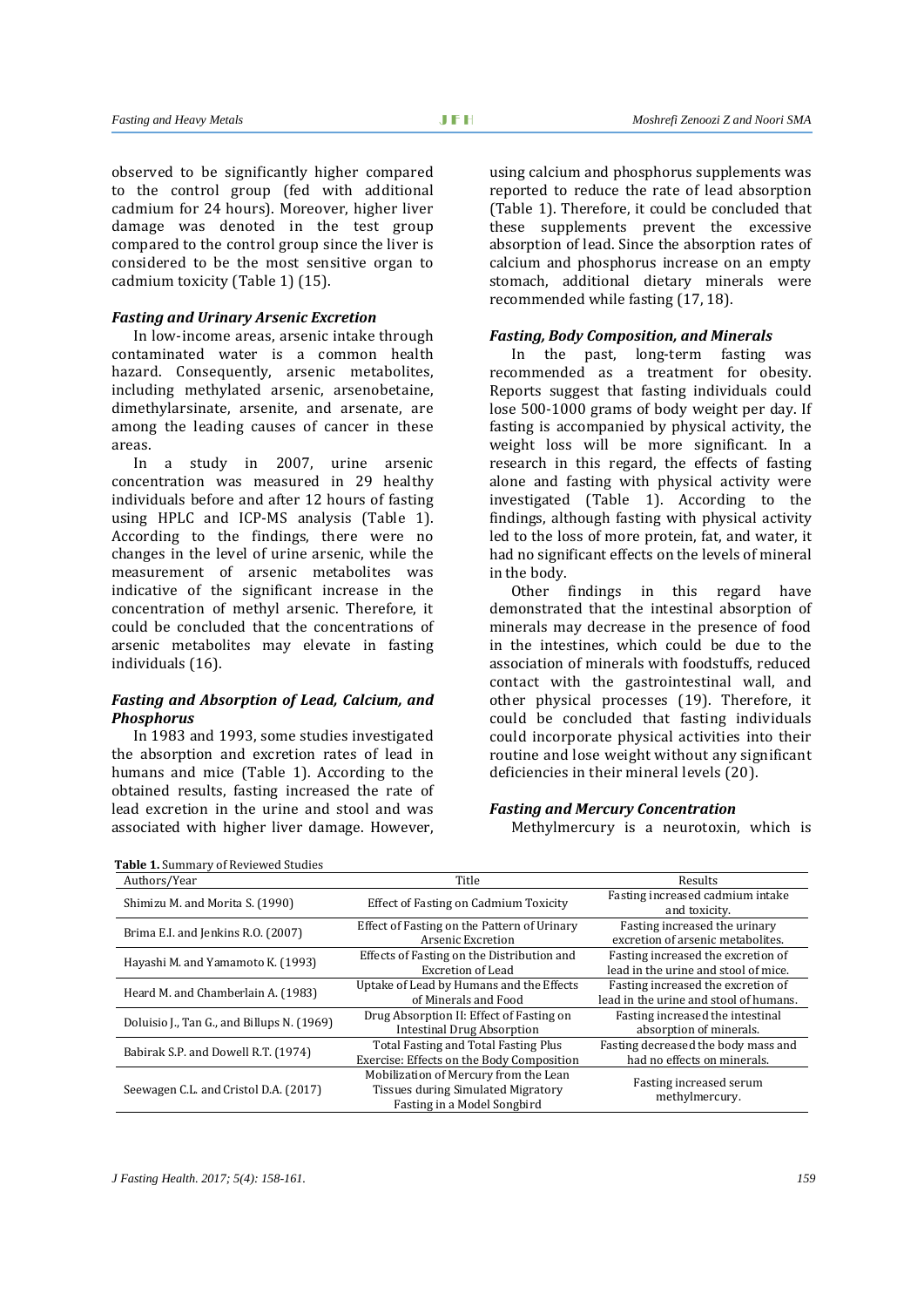easily absorbed in the thin tissues of birds and animals due to its high solubility in lipids. This compound is mostly accumulated in the liver, kidneys, and muscles. In 2016, a study assessed the concentration of methylmercury in the tissues and blood of migratory birds. To this end, various doses of methylmercury were administered to fasting birds, and the level of methylmercury was measured in their blood. The results showed that the concentration of methylmercury increased significantly in the test group. In the control group, despite a significant reduction in the body tissues, the<br>level of methylmercury was observed level of methylmercury<br>to increase, indicating indicating the release of methylmercury from the tissues during protein catabolism (21).

## **Conclusion**

According to the reviewed studies, fasting is associated with the increased concentrations, absorption, disposal, and toxic effects of heavy metals. Therefore, fasting individuals must pay special attention to adequate water and food intake during the holy month of Ramadan. On the other hand, the addition of calcium and phosphorus supplements could reduce the absorption rate of heavy metals. Considering the higher absorption of heavy metals on an empty stomach, it is recommended that fasting individuals with mineral deficiencies use higher amounts of these supplements in their diet. Findings of the current review indicated that fasting has no effects on the reduction of minerals in the body, while it may decrease the body mass and release mercury from the tissues.

## **Conflict of interest**

The authors of this paper declare no conflicts of interest.

### **References**

- 1. Maideen P, Mohamed N, Jumale A, Balasubramaniam R. Adverse health effects associated with Islamic fasting-A literature review. J Fasting Health. 2017; 5(3):113-8.
- 2. Shehab A, Abdulle A, El Issa A, Al Suwaidi J, Nagelkerke N. Favorable changes in lipid profile: the effects of fasting after Ramadan. PloS One. 2012; 7(10):e4761.
- 3. Bouhlel E, Denguezli M, Zaouali M, Tabka Z, Shephard RJ. Ramadan fasting's effect on plasma
- 4. Ibrahim WH, Habib HM, Jarrar AH, Al Baz SA. Effect of Ramadan fasting on markers of oxidative stress and serum biochemical markers of cellular damage in healthy subjects. Ann Nutr Metab. 2008; 53(3-4):175-81.
- 5. Jan Mohamed HJ, Nazri NH, Loy SL. Ramadan bazaar and Ramadan buffets: the possible influence on eating behavior and health among Malaysian Muslims. J Fasting Health. 2013; 1(2):43-5.
- 6. Bahrayni S, Vakili R, Nematy M, Norouzy A, Hashemy SI, Ebrahimi M, et al. The effect of Ramadan fasting on thyroid hormones in 9-13 years old pre-menarche girls. J Fasting Health. 2013; 1(2):46-52.
- 7. Alkandari JR, Maughan RJ, Roky R, Aziz AR, Karli U. The implications of Ramadan fasting for human health and well-being. J Sports Sci. 2012; 30(Suppl 1):S9-19.
- 8. Trepanowski JF, Bloomer RJ. The impact of religious fasting on human health. Nutr J. 2010; 9:57
- 9. Barkia A, Mohamed K, Smaoui M, Zouari N, Hammami M, Nasri M. Change of diet, plasma lipids, lipoproteins, and fatty acids during Ramadan: a controversial association of the considered Ramadan model with atherosclerosis risk. J Health Popul Nutr. 2011; 29(5):486-93.
- 10. Ramadan J. Does fasting during Ramadan alter body composition, blood constituents and physical performance? Med Princ Pract. 2002; 11(Suppl 2):41-6.
- 11. Hutton M, Symon C. The quantities of cadmium, lead, mercury and arsenic entering the UK environment from human activities. Sci Total Environ. 1986; 57:129-50.
- 12. Lenntech K. Water treatment and air purification. Netherlands: Rotter Dam Seweg; 2004.
- 13. Farlex I. Definition: environment, the free dictionary. New York: Farlex Inc Publishing; 2005.
- 14. Järup L. Hazards of heavy metal contamination. Br Med Bull. 2003; 68(1):167-82.
- 15. Shimizu M, Morita S. Effects of fasting on cadmium toxicity, glutathione metabolism, and metallothionein synthesis in rats. Toxicol Appl Pharmacol. 1990; 103(1):28-39.
- 16. Brima EI, Jenkins RO, Lythgoe PR, Gault AG, Polya DA, Haris PI. Effect of fasting on the pattern of urinary arsenic excretion. J Environ Monit. 2007; 9(1):98-103.
- 17. Hayashi M, Yamamoto K, Yoshimura M, Kishimoto T, Shitara A. Effects of fasting on distribution and excretion of lead following long-term lead exposure in rats. Arch Environ Contam Toxicol. 1993; 24(2):201-5.